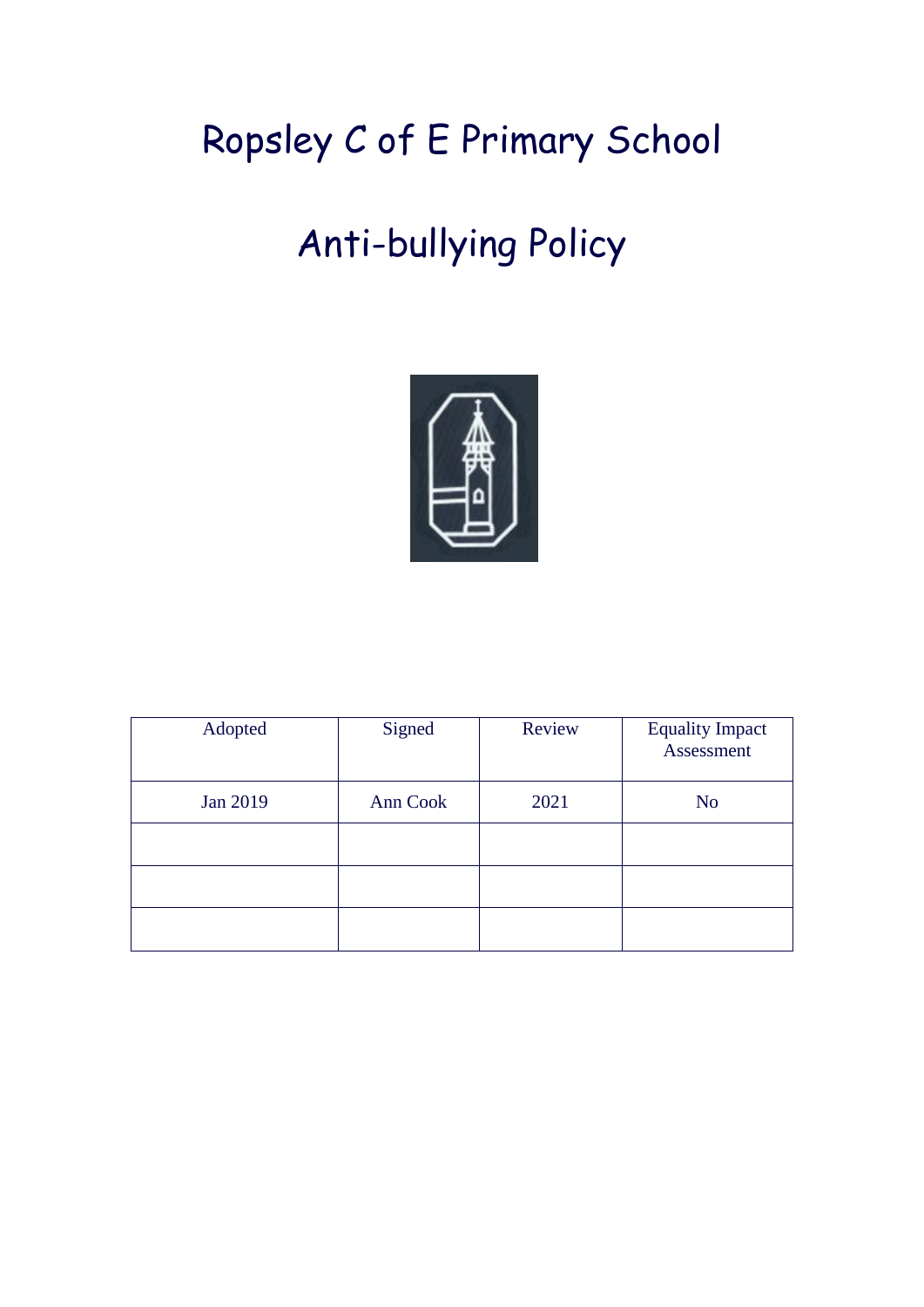This policy should be read/reviewed alongside the school's Behaviour Policy and our E-safety policy.

#### **Aim**

The aim of the anti-bullying policy is to ensure that pupils learn in a supportive, caring and safe environment without fear of being bullied. Bullying is anti-social behaviour and affects everyone; it is **unacceptable and will not be tolerated**. Only when all issues of bullying are addressed will pupils be able to fully benefit from the opportunities available at schools.

# **What is Bullying**

Bullying is: defined as deliberately hurtful behaviour, repeated over a period of time, where it is difficult for those being bullied to defend themselves. The three main types of bullying are:

physical (hitting, kicking, theft) verbal (name calling, racist remarks) indirect (spreading rumours, excluding someone from social groups).

# **Cyber-related bullying**

Most cases of cyberbullying will be dealt with through this policy and this must remain the framework within which incidents of bullying are investigated. However, some features of cyberbullying differ from other forms of bullying and may prompt a particular response.

The key differences are:

impact: the scale and scope of cyberbullying can be greater than other forms of bullying

targets and perpetrators: the people involved may have a different profile to traditional bullies and their targets

location: the 24/7 and anywhere nature of cyberbullying

anonymity: the person being bullied will not always know who is bullying them it is possible that a member of staff may be a victim and these responses apply to them too

The response will be:

Advise the pupil not to retaliate or reply. Instead, keep the evidence. We will inform their parents. (in the case of staff they should take it to their line manager)

Advise parents how to check what information their child has in the public domain Unless the victim sees it as a punishment, they may be advised to change e.g. mobile phone number

If hurtful or embarrassing content is being distributed, try to get it removed from the web.

If the person who posted it is known, ensure they understand why it is wrong and ask them to remove it. Alternatively, contact the host provider and make a report to get the content taken down.

In some cases, the person being bullied may be able to block the person bullying from their sites and services.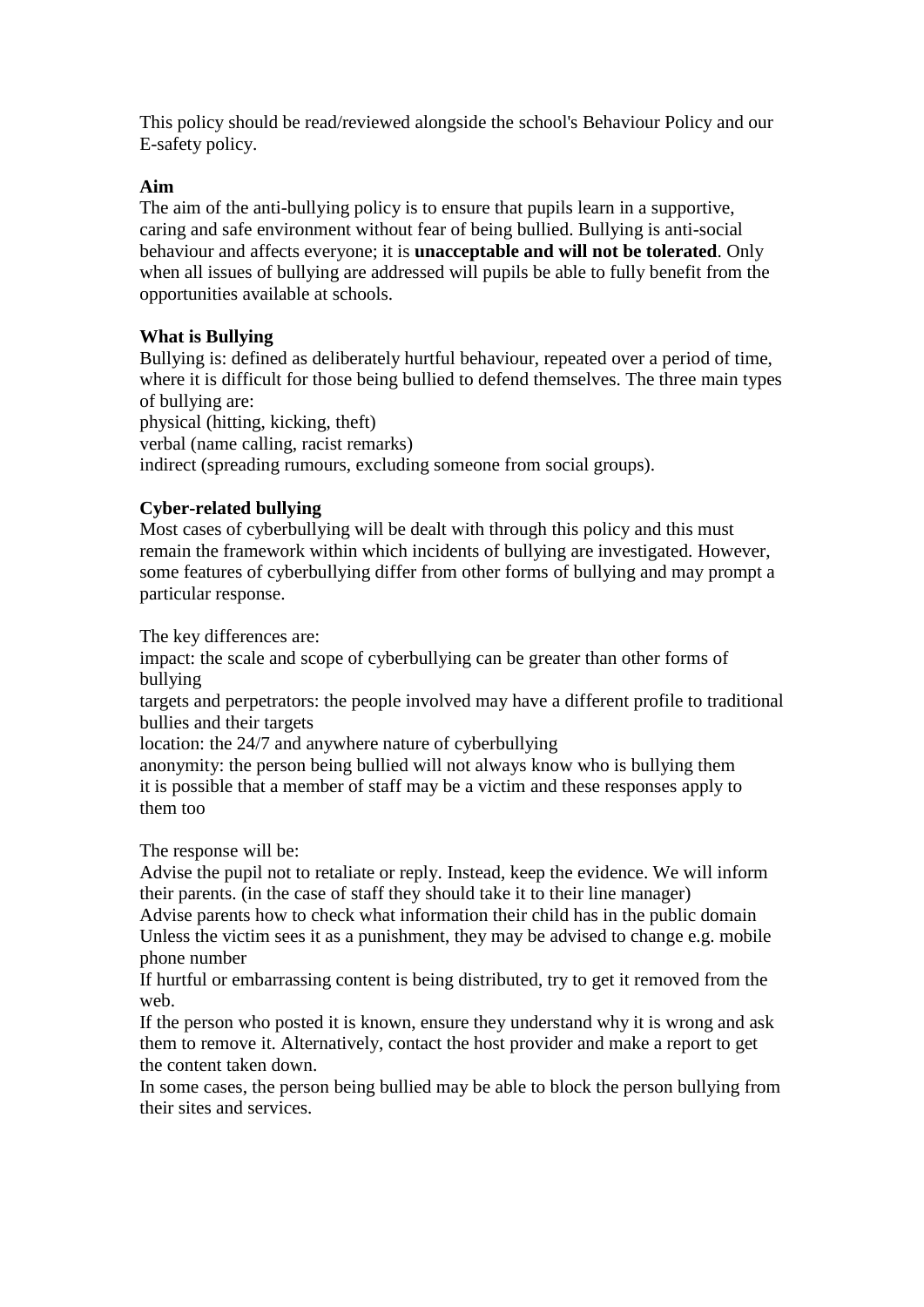#### **Bullying is not:**

It is important to understand that bullying is not the odd occasion of falling out with friends, name calling, arguments or when the occasional trick or joke is played on someone. It is bullying if it is done several times on purpose (STOP). Children sometimes fall out or say things because they are upset. When occasional problems of this kind arise it is not classed as bullying. It is an important part of children's development to learn how to deal with friendship breakdowns, the odd name calling or childish prank. We all have to learn how to deal with these situations and develop social skills to repair relationships.

#### **Signs and Symptoms**

Pupils who are being bullied may show changes in behaviour, such as becoming shy and nervous, feigning illness, taking unusual absences or clinging to adults. There may be evidence of changes in work patterns, lacking concentration or truanting from school. Pupils must be encouraged to report bullying in schools.

Schools' teaching and ancillary staff must be alert to the signs of bullying and act promptly and firmly against it in accordance with school policy.

#### **The statutory duty of schools**

Headteachers have a legal duty under the School Standards and Framework Act 1998 to draw up procedures to prevent bullying among pupils and to bring these procedures to the attention of staff, parents and pupils.

#### **Implementation**

The following steps may be taken when dealing with incidents: if bullying is suspected or reported, the incident will be dealt with immediately by the member of staff who has been approached a clear account of the incident will be recorded and given to the headteacher

The headteacher will interview all concerned and will record the incident Class teachers will be kept informed and if it persists they will advise the appropriate staff. Parents will be kept informed of any punitive measures which will be used as appropriate and in consultation will all parties concerned.

# **Pupils**

# **Pupils who have been bullied will be supported by:**

Offering an immediate opportunity to discuss the experience with a class teacher or member of staff of their choice.

Attendance at a nurture group may be offered.

Reassuring the pupil.

Offering continuous support.

Restoring self-esteem and confidence.

# **Pupils who have bullied will be helped by:**

Discussing what happened Discovering why the pupil became involved Establishing the wrong-doing and need to change Informing parents or guardians to help change the attitude of the pupil.